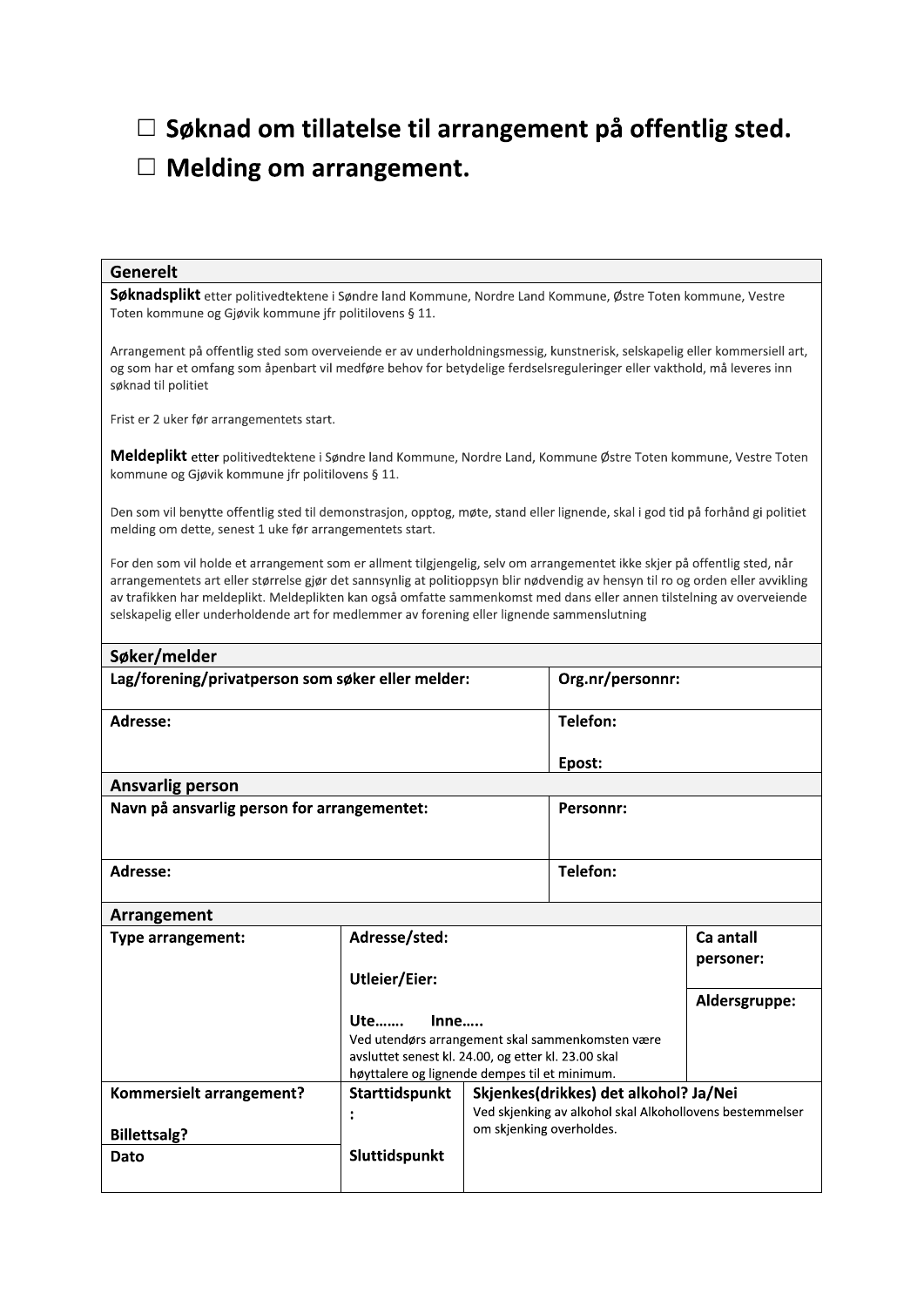## Skjenkebevilling for åpent og lukket arrangement (Vedlegg 1) Når trenger du å søke om skjenkebevilling for arrangementer? Du må søke om skjenkebevilling hvis: -du leier lokaler, tar betalt for alkohol eller hvis lokalet kun har serveringsbevilling -du skal servere alkohol i et lukket selskap som for eksempel bryllup, jubileum eller interne arrangementer i firmaer -du skal ha et arrangement som er åpent for publikum, i lokaler uten skjenkebevilling eller utendørs på et avgrenset område. Hvilke krav må du oppfylle? Bevillingssøker må være fylt 20 år. Du må oppgi en person som skal være ansvarlig for skjenkingen. Skjenkeansvarlig må være fylt 20 år Søknad om dette rettes din kommune og vedlegges denne søknaden. Tono (Vedlegg 2) Før arrangementet evt. godkjennes må du selv sørge for å underrette Tono for å sjekke ut om ditt arrangement faller under Tono sin rett til å kreve vederlag på bakgrunn av arrangementets musikk. www.tono.no Dette må dokumenteres gjennom vedlegg i denne søknaden. Internkontroll/Risikovurdering for arrangementet (Vedlegg3) Tillatt antall som er Det må dokumenteres tilfredsstillende angitt for bygget: brannsikkerhet Arrangøren skal påse at brannsikkerheten overholdes, samt instruere vaktene om dette. Det minnes særlig om at det tillatte antall mennesker som kan oppholde seg i lokalet ikke overskrides. Utleier/eier Rømningsveier skal være merket og må ikke blokkeres eller Ansvarlig for arrangementet må innhente bekreftelse hindres på noe vis. Varslingsanlegg og slukkeutstyr må være i fra utleier om at arrangementet tilfredsstiller utleiers orden. Dette må dokumenteres gjennom internkontroll. Minner krav. Utleier må sammen med arrangør dokumentere om meldeplikt til brannvesenet om større arrangementer. internkontroll og gjennom vedlegg 4. Vakthold og sikring -sikkerhetsplan (Vedlegg 4) Politiet vil vurdere antall ordensvakter og/eller godkjente vektere, ut fra opplysninger om hvert enkelt arrangement. Det vil også bli vurdert om arrangementet krever politivakthold. Ordensvakt: Godkjent ordensvakt etter serveringslovens § 16. - Foretaket må ha politiets tillatelse til egenvakthold, og ordensvaktene må ha gjennomført den utdannelse som til enhver tid kreves Vekter: Vektere følger av Lov om vaktvirksomhet. Ordensvaktene skal være merket ordensvakt på venstre brystside av uniformen. Vektere skal være merket vektere. De plikter å rapportere til politiet om grove ordensforstyrrelser, slagsmål og lignende. Videre plikter de på anmodning å bistå politiet, og har ikke adgang til å forlate lokalet før festen er slutt, og etter at det er ro på stedet. Leder for ordensvernet skal for politiet, under hele arrangementet, være tilgjengelig pr. mobiltlf. En eller om nødvendig flere ordensvakter skal under hele festen stå ved inngangen og avvise synlig berusede personer, eller andre som kan tenkes å forstyrre den alminnelige ro og orden. Arrangøren må i utgangspunktet selv dekke utgiftene til vakthold og sikring. Når det gjelder sikringstiltak i forbindelse med arrangementer som går inn under ytringsfriheten avtales dette med politiet/kommunen. Søker/melder plikter til å rette seg etter pålegg gitt av politiet etter at søknaden/meldingen er behandlet. Arrangørens tiltenkte sikringstiltak beskrives i sikkerhetsplan som vedlegges denne søknaden. Skatter og avgifter Søker /melder må vurdere om arrangementet medfører skatte og avgiftsplikt, herunder sørge for å følge bokføringsregelverk og krav til legitimasjon av omsetning. Vedlegg til søknaden/meldingen Vedlegg(fyll ut): 1. Skjenkebevilling 2. Bekreftelse fra Tono med referansenr Risikovurdering/internkontroll for arrangementet